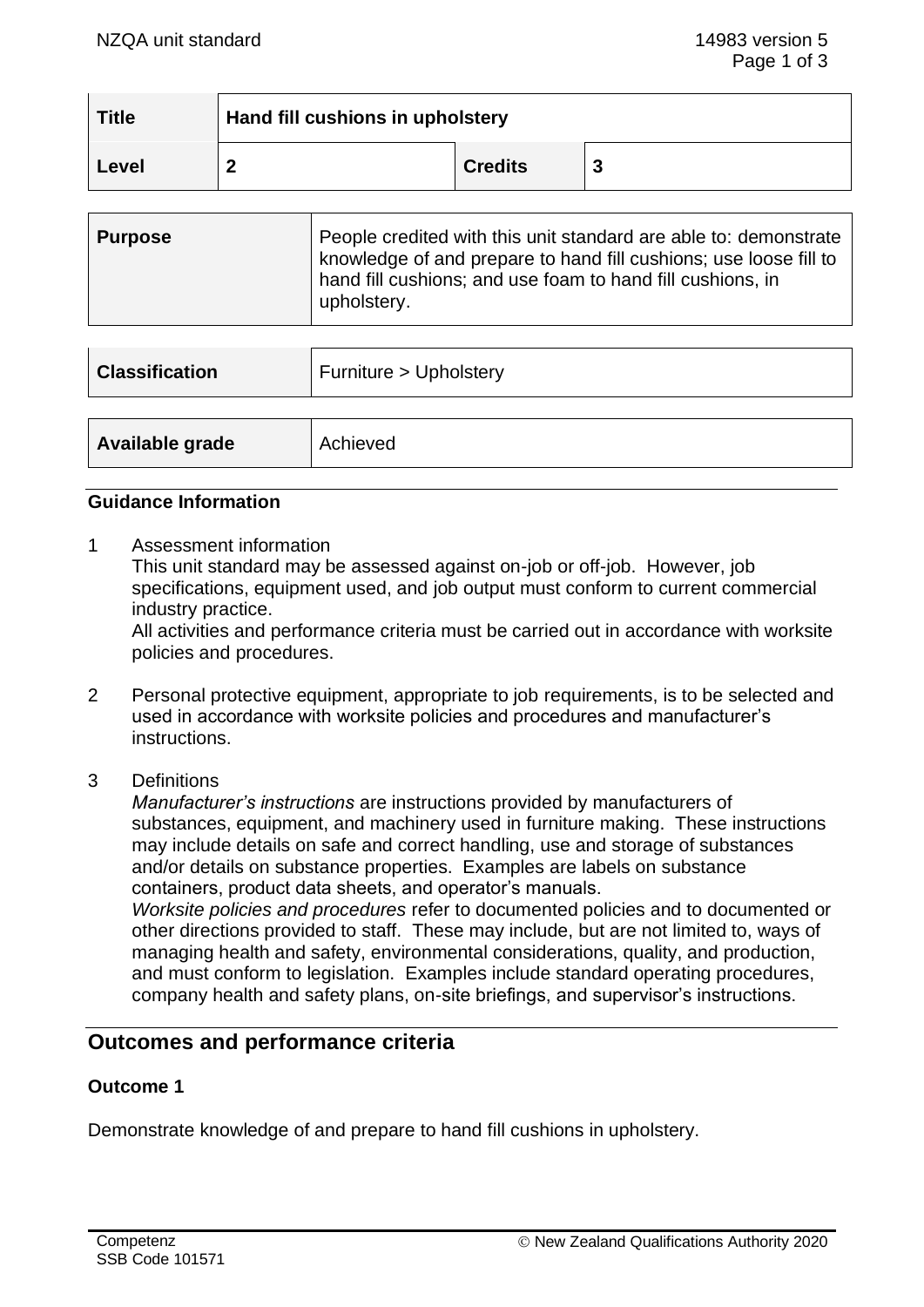## **Performance criteria**

| 1.1 | Job specifications are obtained and interpreted. |
|-----|--------------------------------------------------|
|-----|--------------------------------------------------|

Range filling type, cushion type, covers, number of cushions.

1.2 Different materials used to fill cushions are identified and techniques for filling with each are explained.

Range foam fill, loose fill.

1.3 Materials for filling cushions are selected and measured or weighted in accordance with job specifications.

## **Outcome 2**

Use loose fill to hand fill cushions in upholstery.

Range scatter cushion, back cushion.

#### **Performance criteria**

- 2.1 Cushion cover is filled with loose fill by hand.
- 2.2 Cushion is filled in accordance with job specifications.

Range seam salvage is uniform, corners filled out, even fill.

2.3 Work area is left clean, clear, and safe.

## **Outcome 3**

Use foam to hand fill cushions in upholstery.

Range seat cushion, back cushion.

#### **Performance criteria**

- 3.1 Foam is folded and fitted into cushion cover by hand.
- 3.2 Cushion is filled in accordance with job specifications.

Range seam salvage is uniform, corners filled out, even fill.

3.3 Work area is left clean, clear, and safe.

| Planned review date | 31 December 2024 |
|---------------------|------------------|
|                     |                  |